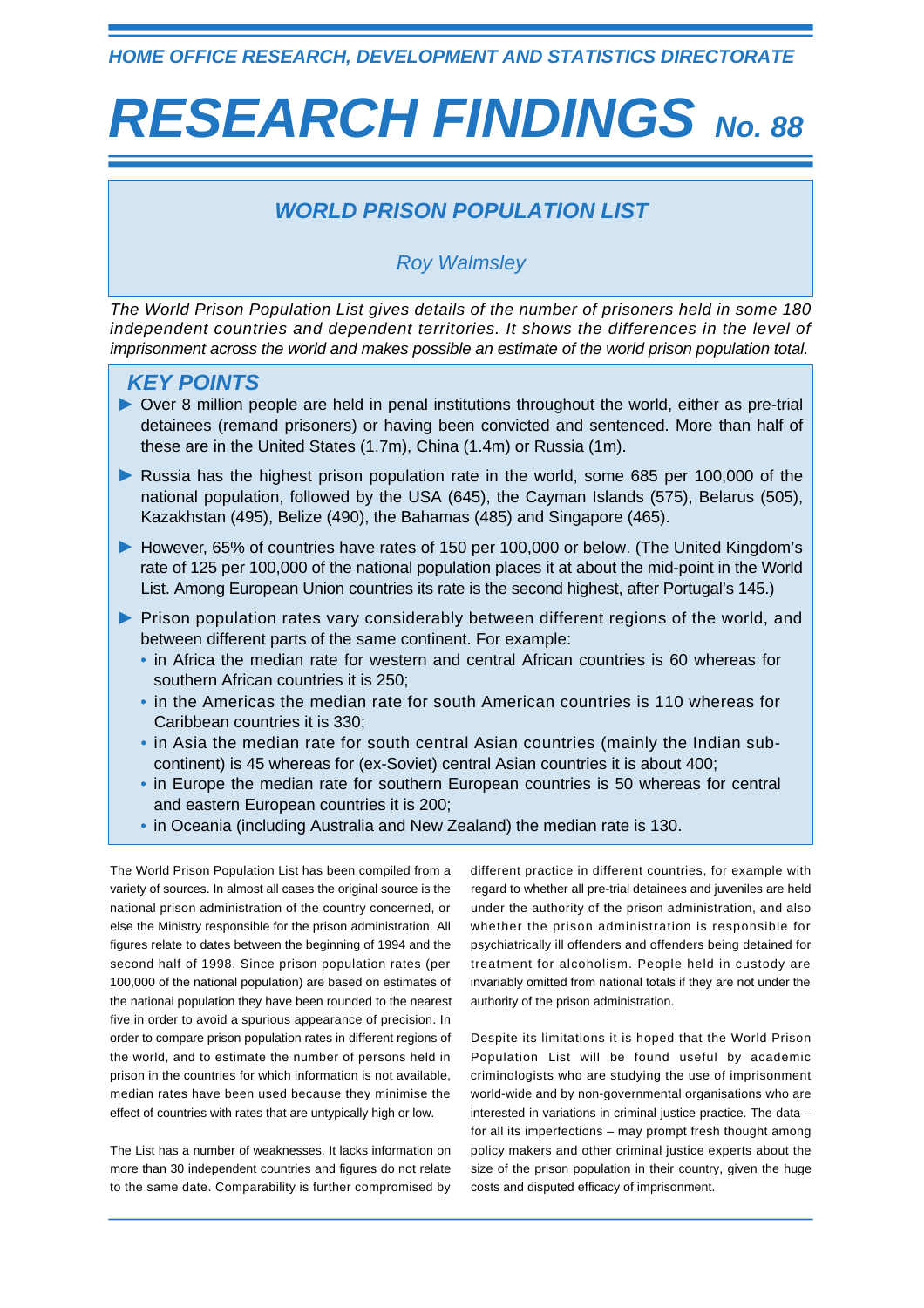# *RESEARCH FINDINGS No. 88*

| <b>KEY TOSOURCES</b>           |            |                                        |     |
|--------------------------------|------------|----------------------------------------|-----|
| Council of Europe              | CofE       | Observatoire International des Prisons | OIP |
| National prison administration | <b>NPA</b> | Penal Reform International             | PRI |
|                                |            |                                        |     |

| <b>Table 1 AFRICA</b>  |                                                            |             |                                            |                                                                          |           |                                               |
|------------------------|------------------------------------------------------------|-------------|--------------------------------------------|--------------------------------------------------------------------------|-----------|-----------------------------------------------|
| detainees)             | <b>Total in penal institutions</b><br>(including pre-trial | <b>Date</b> | <b>Estimated</b><br>national<br>population | <b>Prison population</b><br>rate (per 100,000 of<br>national population) |           | Source of<br>prison population<br>total       |
| <b>Northern Africa</b> |                                                            |             |                                            |                                                                          |           |                                               |
| Algeria                | 35,737                                                     | /96         | 28.6m                                      | 125                                                                      | OIP, 1997 |                                               |
| Egypt                  | c.40,000                                                   | /96         | 64.2m                                      | c.60                                                                     | OIP, 1997 |                                               |
| Morocco                | 48,600                                                     | /97         | 27.5m                                      | 175                                                                      | OIP, 1998 |                                               |
| Sudan                  | 32,000                                                     | /97         | 27.9m                                      | 115                                                                      |           | Conference paper, Jan 1998                    |
| Tunisia                | 23,165                                                     | 31/12/96    | 9.2 <sub>m</sub>                           | 250                                                                      |           | United Nations 5th Survey                     |
| <b>Western Africa</b>  |                                                            |             |                                            |                                                                          |           |                                               |
| <b>Burkina Faso</b>    | 6,100                                                      | 31/12/94    | 10.2m                                      | 60                                                                       |           | Mouvement Burkinaise des<br>Droits de l'Homme |
| Cape Verde             | c.600                                                      | /97         | 406,000                                    | c.150                                                                    |           | Crim. justice expert, Cape Verde              |
| Côte d'Ivoire          | 12,215                                                     | 31/12/93    | 13.55m                                     | 90                                                                       |           | UN enquiry (A/CN.15/1996/16/Add.1)            |
| Ghana                  | 7,076                                                      | 12/96       | 18.15m                                     | 40                                                                       |           | NPA annual report                             |
| Guinea                 | c.4,000                                                    | /97         | 7.6m                                       | c.55                                                                     |           | PRI Newsletter 29, 1997                       |
| Mali                   | 4,384                                                      | 15/1/95     | 10.6m                                      | 40                                                                       | OIP, 1995 |                                               |
| Mauretania             | 1,400                                                      | /97         | 2.4 <sub>m</sub>                           | 60                                                                       |           | Conference paper, Jan 1998                    |
| Nigeria                | c.70,000                                                   | /96         | 115.0m                                     | c.60                                                                     | OIP, 1997 |                                               |
| Senegal                | 4,653                                                      | 9/97        | 8.8m                                       | 55                                                                       | OIP, 1998 |                                               |
| Togo                   | 2,043                                                      | 6/11/98     | 4.4 <sub>m</sub>                           | 45                                                                       |           | NPA direct communication                      |
| <b>Central Africa</b>  |                                                            |             |                                            |                                                                          |           |                                               |
| Cameroon               | 15,903                                                     | /97         | 13.9 <sub>m</sub>                          | 115                                                                      | OIP, 1998 |                                               |
| Chad                   | 2,521                                                      | 1/96        | 6.4m                                       | 40                                                                       | OIP, 1997 |                                               |
| Sao Tomee Principe     | 99                                                         | /94         | 130,000                                    | 75                                                                       |           | United Nations 5th Survey                     |
| <b>Eastern Africa</b>  |                                                            |             |                                            |                                                                          |           |                                               |
| <b>Burundi</b>         | 9,411                                                      | /97         | 6.4m                                       | 145                                                                      | OIP, 1998 |                                               |
| Djibouti               | c.650                                                      | /94         | 566,000                                    | 115                                                                      | OIP, 1995 |                                               |
| Kenya                  | 41,064                                                     | 23/10/96    | 28.9m                                      | 140                                                                      | OIP, 1997 |                                               |
| Madagascar             | 19,743                                                     | 1/9/97      | 15.9m                                      | 125                                                                      | OIP, 1998 |                                               |
| <b>Malawi</b>          | 6,505                                                      | 7/98        | 10.4 <sub>m</sub>                          | 65                                                                       |           | NPA direct communication                      |
| <b>Mauritius</b>       | 3,239                                                      | /97         | 1.1 <sub>m</sub>                           | 295                                                                      |           | NPA direct communication                      |
| Mozambique             | c.4,500                                                    | 5/94        | 15.5m                                      | c.30                                                                     | PRI       |                                               |
| Rwanda <sup>1</sup>    |                                                            |             |                                            |                                                                          |           |                                               |
| Tanzania               | 38,135                                                     | 1/8/98      | 32.2m                                      | 120                                                                      |           | NPA direct communication                      |
| Uganda                 | 21,971                                                     | 30/6/98     | 21.3m                                      | 105                                                                      |           | NPA direct communication                      |
| Zambia                 | 27,048                                                     | /94         | 9.2m                                       | 295                                                                      |           | United Nations 5th Survey                     |
| Zimbabwe               | 18,271                                                     | 3/8/98      | 11.9m                                      | 155                                                                      |           | NPA direct communication                      |
| Réunion (France)       | 1,019                                                      | 1/10/98     | 682,000                                    | 150                                                                      |           | French Min. of Justice publication            |
|                        |                                                            |             |                                            |                                                                          |           |                                               |

Some 130,000 people are believed to be held in penal institutions in Rwanda (PRI Newsletter 32,1998) following the genocide in that country which has created a unique set of circumstances.

#### **Southern Africa**

| 4.738   | 31/12/94 | 2.0 <sub>m</sub> | 235 | United Nations 5th Survey |
|---------|----------|------------------|-----|---------------------------|
| 4.397   | 31/8/98  | 1.7 <sub>m</sub> | 260 | NPA direct communication  |
| 142.410 | 31/12/97 | 44.3m            | 320 | NPA annual report         |
| 2.221   | 14/9/98  | 931,000          | 240 | NPA direct communication  |
|         |          |                  |     |                           |

(No information: N.Africa: Libya. W. Africa: Benin, Gambia, Guinea Bissau, Liberia, Niger, Sierra Leone. C.Africa: Angola, Central African Republic, Congo (Brazzaville), Congo (Kinshasa), Equatorial Guinea, Gabon. E.Africa: Comoros, Eritrea, Ethiopia, Seychelles, Somalia. S.Africa: Botswana.)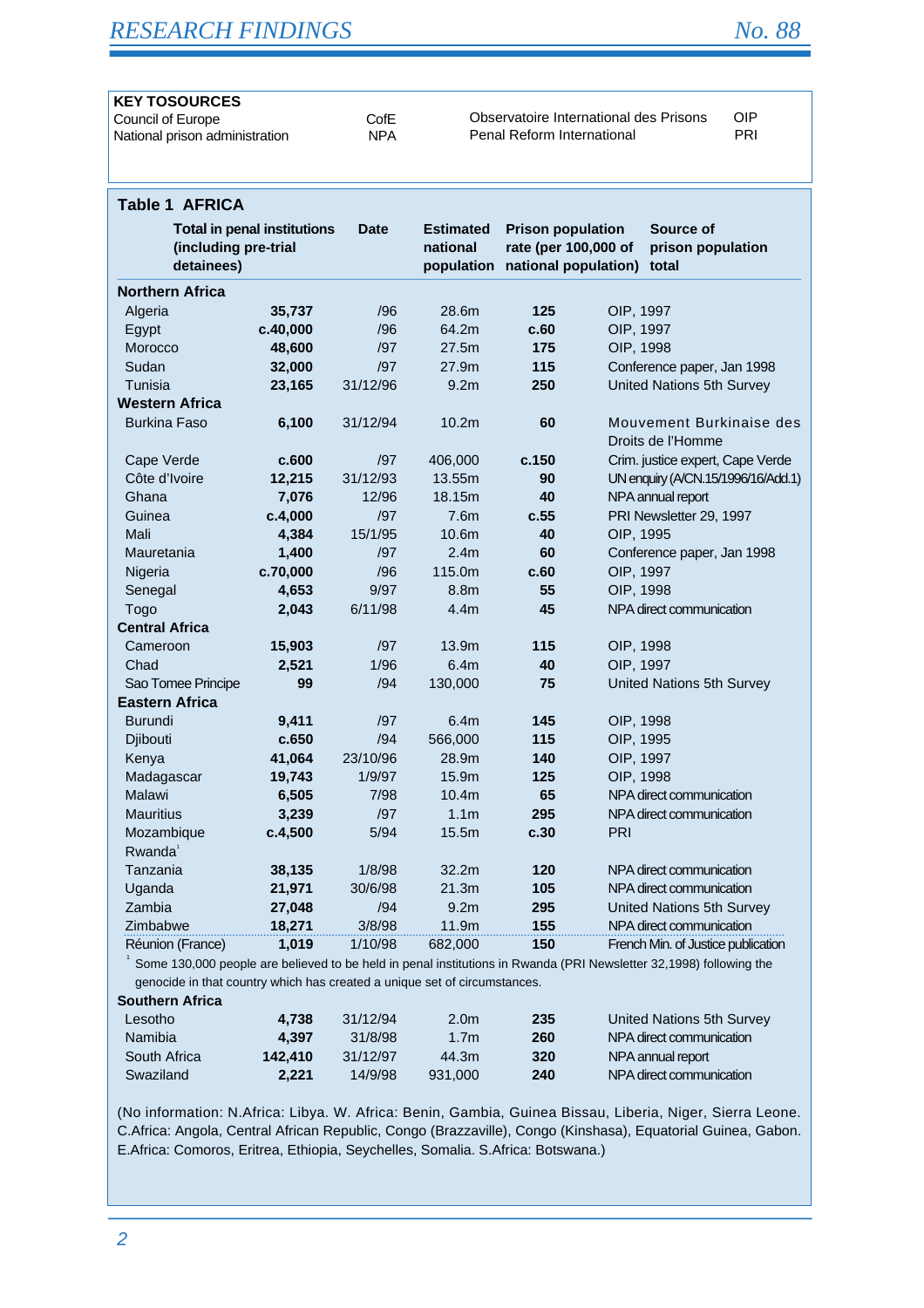| <b>Table 2 AMERICAS</b>                                                  |            |              |                                            |                                                                          |  |                                                              |
|--------------------------------------------------------------------------|------------|--------------|--------------------------------------------|--------------------------------------------------------------------------|--|--------------------------------------------------------------|
| <b>Total in penal institutions</b><br>(including pre-trial<br>detainees) |            | <b>Date</b>  | <b>Estimated</b><br>national<br>population | <b>Prison population</b><br>rate (per 100,000 of<br>national population) |  | Source of<br>prison population<br>total                      |
| <b>North America</b>                                                     |            |              |                                            |                                                                          |  |                                                              |
| Canada                                                                   | 34,166     | $/97-98$     | 30.0m                                      | 115                                                                      |  | Canadian Centre of Justice Stats, 1998                       |
| <b>USA</b>                                                               | 1,725,842  | 30/6/97      | 267.5m                                     | 645                                                                      |  | US Bureau of Justice Stats, 1998                             |
| Bermuda (UK)                                                             | 226        | 31/3/94      | 63,000                                     | 360                                                                      |  | United Nations 5th Survey                                    |
| Greenland (Denmark)                                                      | 78         | 25/8/98      | 56,000                                     | 140                                                                      |  | Danish NPA, direct communication                             |
| Average daily population (1/4/97-31/3/98)                                |            |              |                                            |                                                                          |  |                                                              |
| <b>Central America</b>                                                   |            |              |                                            |                                                                          |  |                                                              |
| <b>Belize</b>                                                            | 1,118      | 1/98         | 229,000                                    | 490                                                                      |  | Survey for UN by Wendy Singh                                 |
| Costa Rica                                                               | 5,495      | 31/12/96     | 3.55m                                      | 155                                                                      |  | M. Salt, from M. of Justice, Argentina                       |
| El Salvador                                                              | 8,725      | 31/12/96     | 5.9m                                       | 150                                                                      |  | M. Salt, from M. of Justice, Argentina                       |
| Guatemala                                                                | 6,931      | 31/12/96     | 11.05m                                     | 65                                                                       |  | M. Salt, from M. of Justice, Argentina                       |
| Honduras                                                                 | 9,457      | 31/12/96     | 5.9m                                       | 160                                                                      |  | M. Salt, from M. of Justice, Argentina                       |
| Mexico                                                                   | 103,262    | 31/12/96     | 94.9m                                      | 110                                                                      |  | M. Salt, from M. of Justice, Argentina                       |
| Nicaragua                                                                | 3,692      | 31/12/96     | 4.5m                                       | 80                                                                       |  | ILANUD (UN) Paper, Feb 1997                                  |
| Panama                                                                   | 7,322      | 31/12/96     | 2.7 <sub>m</sub>                           | 270                                                                      |  | ILANUD (UN) Paper, Feb 1997                                  |
| <b>Caribbean</b>                                                         |            |              |                                            |                                                                          |  |                                                              |
| Antigua & Barbuda                                                        | 225        | 11/95        | 65,000                                     | 345                                                                      |  | Information from W. Singh, PRI                               |
| <b>Bahamas</b>                                                           | 1,401      | 1/98         | 290,000                                    | 485                                                                      |  | Survey for UN by Wendy Singh                                 |
| <b>Barbados</b>                                                          | 772        | 1/98         | 263,000                                    | 295                                                                      |  | Survey for UN by Wendy Singh                                 |
| Cuba                                                                     | c.33,000   | /97          | 11.1m                                      | c.300                                                                    |  | Nils Christie, Oslo University                               |
| Dominica                                                                 | 243        | 12/97        | 74,000                                     | 330                                                                      |  | Survey for UN by Wendy Singh                                 |
| Dominican Republic                                                       | 11,114     | 30/6/97      | 8.1 <sub>m</sub>                           | 135                                                                      |  | PRI Newsletter 31,1997                                       |
| Grenada                                                                  | 327        | 1/98         | 99,000                                     | 330                                                                      |  | Survey for UN by Wendy Singh                                 |
| Haiti                                                                    | 2,300      | 2/96         | 7.25m                                      | 30                                                                       |  | Information from W. Singh, PRI                               |
| Jamaica                                                                  | 3,629      | 1/98         | 2.5 <sub>m</sub>                           | 145                                                                      |  | Survey for UN by Wendy Singh                                 |
| St Kitts & Nevis<br>St Lucia                                             | 109<br>325 | 1/98         | 43,600                                     | 250<br>225                                                               |  | Survey for UN by Wendy Singh<br>Survey for UN by Wendy Singh |
| St Vincent & Grenadines                                                  | 420        | 1/98<br>1/98 | 145,000<br>111,000                         | 380                                                                      |  | Survey for UN by Wendy Singh                                 |
| Trinidad & Tobago                                                        | 4,715      | 30/4/98      | 1.3 <sub>m</sub>                           | 365                                                                      |  | NPA direct communication                                     |
| Aruba (Netherlands)                                                      | 223        | 11/98        | 89,000                                     | 250                                                                      |  | Dutch NPA direct communication                               |
| Cayman Islands (UK)                                                      | 210        | /97          | 36,600                                     | 575                                                                      |  | PRI Newsletter 30, 1997                                      |
| Guadeloupe (France)                                                      | 706        | 1/10/98      | 444,000                                    | 160                                                                      |  | French Min. of Justice publication                           |
| Martinique (France)                                                      | 547        | 1/10/98      | 392,000                                    | 140                                                                      |  | French Min. of Justice publication                           |
| Neth.Antilles                                                            |            |              |                                            |                                                                          |  |                                                              |
| (Netherlands)                                                            | 780        | 11/98        | 213,000                                    | 365                                                                      |  | Dutch NPA direct communication                               |
| Puerto Rico (US)                                                         | 14,971     | 1/10/98      | 3.8 <sub>m</sub>                           | 395                                                                      |  | Information from W. Singh, PRI                               |
| Virgin Islands (US)                                                      | 417        | 31/12/97     | 117,000                                    | 355                                                                      |  | US Bureau of Justice Stats, 1998                             |
| <b>South America</b>                                                     |            |              |                                            |                                                                          |  |                                                              |
| Argentina                                                                | 43,174     | 31/12/96     | 35.35m                                     | 120                                                                      |  | M. Salt, from M. of Justice, Argentina                       |
| <b>Bolivia</b>                                                           | 5,412      | 31/12/96     | 7.7m                                       | 70                                                                       |  | M. Salt, from M. of Justice, Argentina                       |
| <b>Brazil</b>                                                            | 167,066    | 31/12/97     | 157.1m                                     | 105                                                                      |  | Ministry for prisons paper, Brazil                           |
| Chile                                                                    | 54,818     | 31/12/96     | 14.55m                                     | 375                                                                      |  | M. Salt, from M. of Justice, Argentina                       |
| Colombia                                                                 | 43,000     | /98          | 37.7m                                      | 115                                                                      |  | Nils Christie, Oslo University                               |
| Ecuador                                                                  | 9,961      | 31/12/96     | 11.8m                                      | 85                                                                       |  | M. Salt, from M. of Justice, Argentina                       |
| Guyana                                                                   | 1,697      | 1/98         | 852,000                                    | 200                                                                      |  | Survey for UN by Wendy Singh                                 |
| Paraguay                                                                 | 3,097      | 31/12/96     | 5.1 <sub>m</sub>                           | 60                                                                       |  | Survey for UN by Wendy Singh                                 |
| Peru                                                                     | 20,899     | /95          | 23.8m                                      | 90                                                                       |  | Conference paper, March 98                                   |
| Suriname                                                                 | 560        | 1/98         | 440,000                                    | 125                                                                      |  | Survey for UN by Wendy Singh                                 |
| Uruguay                                                                  | 3,190      | /95          | 3.2 <sub>m</sub>                           | 100                                                                      |  | Conference paper, March 98                                   |
| Venezuela                                                                | 25,000     | /98          | 23.2m                                      | 110                                                                      |  | Nils Christie, Oslo University                               |
| French Guiana/                                                           |            |              |                                            |                                                                          |  |                                                              |
| Guyane (France)                                                          | 3471       | 10/98        | 144,000                                    | 240                                                                      |  | French Min of Justice publication                            |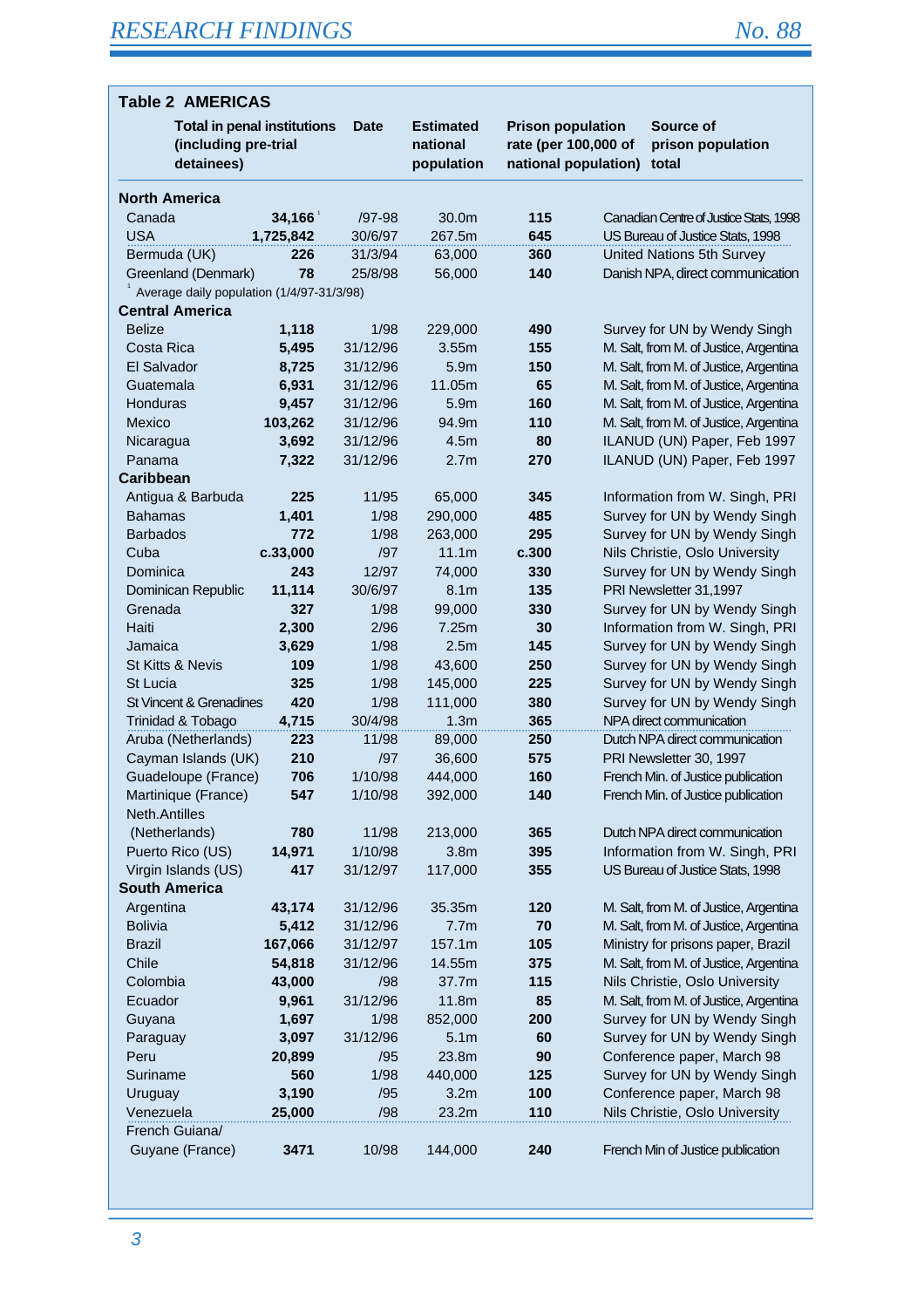| Table 3 ASIA                                                              |                                    |                |                                            |                                                                          |                                          |
|---------------------------------------------------------------------------|------------------------------------|----------------|--------------------------------------------|--------------------------------------------------------------------------|------------------------------------------|
| (including pre-trial<br>detainees)                                        | <b>Total in penal institutions</b> | <b>Date</b>    | <b>Estimated</b><br>national<br>population | <b>Prison population</b><br>rate (per 100,000 of<br>national population) | Source of<br>prison population<br>total  |
| <b>Western Asia</b>                                                       |                                    |                |                                            |                                                                          |                                          |
| <b>Israel</b>                                                             | 10,148                             | 1/1/94         | 5.4m                                       | 190                                                                      | United Nations 5th Survey                |
| Jordan                                                                    | 3,749                              | 31/12/93       | 5.1 <sub>m</sub>                           | 75                                                                       | UN enquiry (A/CN.15/1996/16/Add.1)       |
| Kuwait                                                                    | 1,735                              | /97            | 1.7 <sub>m</sub>                           | 100                                                                      | Conference Paper, Jan 98                 |
| Lebanon                                                                   | 5,000                              | /97            | 3.1 <sub>m</sub>                           | 160                                                                      | Conference Paper, Jan 98                 |
| Qatar                                                                     | 527                                | 31/12/93       | 540,000                                    | 100                                                                      | UN enquiry (A/CN.15/1996/16/Add.1)       |
| Saudi Arabia                                                              | 7,939                              | 31/12/93       | 17.2m                                      | $45^{\degree}$                                                           | UN enquiry (A/CN.15/1996/16/Add.1)       |
| Syria                                                                     | 14,000                             | /97            | 15.0m                                      | 95                                                                       | Conference Paper, Jan 98                 |
| United Arab Emirates <sup>2</sup>                                         |                                    |                |                                            |                                                                          |                                          |
| Yemen                                                                     | $14,000^3$                         | /98            | 16.9m                                      | $85^{\circ}$                                                             | PRI Newsletter 33, 1998                  |
| Sentenced prisoners only.                                                 |                                    |                |                                            |                                                                          |                                          |
| Two sources give widely discrepant figures.                               |                                    |                |                                            |                                                                          |                                          |
| Government managed prisons only.                                          |                                    |                |                                            |                                                                          |                                          |
| <b>Central Asia</b>                                                       |                                    |                |                                            |                                                                          |                                          |
| Kazakhstan                                                                | 82,945                             | 1/5/97         | 16.8m                                      | 495                                                                      | NPA direct communication                 |
| Kyrgyzstan                                                                | 19,857                             | 1/5/97         | 4.5 <sub>m</sub>                           | 440                                                                      | NPA direct communication                 |
| Tajikistan                                                                | c.6,000                            | /96            | 6.3m                                       | c.95                                                                     | Crim. justice expert, Tajikistan         |
| Turkmenistan                                                              | c.18,000                           | /98            | 4.5m                                       | c.400                                                                    | Estimate from incomplete data            |
| Uzbekistan                                                                | c.60,000                           | /96            | 23.3m                                      | c.260                                                                    | Crim. justice expert, Uzbekistan         |
| <b>South Central Asia</b>                                                 |                                    |                |                                            |                                                                          |                                          |
| Bangladesh                                                                | 44,111                             | /95            | 120.4m                                     | 35                                                                       | David Biles, from NPA                    |
| India                                                                     | 231,325                            | /97            | 960.2m                                     | 25                                                                       | David Biles, from NPA                    |
| Iran                                                                      | 101,801                            | 31/12/93       | 65.0m                                      | 155                                                                      | UN enquiry (A/CN.15/1996/16/Add.1)       |
| Nepal                                                                     | 6,200                              | /94            | 21.35m                                     | 30                                                                       | David Biles, from NPA                    |
| Pakistan                                                                  | 72,700                             | /96            | 144.5m                                     | 50                                                                       | PRI Newsletter 28, 1997                  |
| Sri Lanka                                                                 | 14,090                             | /97            | 18.3m                                      | 75                                                                       | David Biles, from NPA                    |
| <b>South Eastern Asia</b>                                                 |                                    |                |                                            |                                                                          |                                          |
| Brunei Darussalam                                                         | 285                                | 29/10/98       | 313,000                                    | 90                                                                       | NPA direct communication                 |
| Cambodia                                                                  | 2,909                              | /97            | 10.5m                                      | 30                                                                       | David Biles, from NPA                    |
| Indonesia                                                                 | 41,699                             | /97            | 203.5m                                     | 20                                                                       | David Biles, from NPA                    |
| Malaysia                                                                  | 24,400                             | 12/97          | 21.2m                                      | 115                                                                      | Crim. justice expert, Malaysia           |
| Myanmar (Burma)                                                           | 53,195                             | 31/12/93       | 45.0m                                      | 120                                                                      | UN enquiry (A/CN.15/1996/16 Add.1)       |
| Philippines}                                                              | 35,864                             | 31/12/93       | 65.5m                                      | 55                                                                       | UN enquiry (A/CN.15.1996/16/Add.1)       |
| Philippines}                                                              | 19,541                             | /97            | 70.7m                                      | $30^4$                                                                   | David Biles, from NPA                    |
| Singapore                                                                 | 15,746 <sup>5</sup>                | /97            | 3.4 <sub>m</sub>                           | $465^{\circ}$                                                            | David Biles, from NPA                    |
| Thailand                                                                  | 130,997                            | 30/9/97        | 59.3m                                      | 220                                                                      | NPA annual report                        |
| Vietnam                                                                   | 43,000                             | /96            | 76.2m                                      | 55                                                                       | David Biles, from NPA                    |
| Does not include those in municipal and provincial prisons.               |                                    |                |                                            |                                                                          |                                          |
| Almost half of this total are persons held in drug rehabilitation centres |                                    |                |                                            |                                                                          |                                          |
| <b>Eastern Asia</b>                                                       |                                    |                |                                            |                                                                          |                                          |
|                                                                           |                                    |                |                                            |                                                                          |                                          |
| China                                                                     | 1,410,000                          | /97            | 1,243.7m<br>125.6m                         | 115                                                                      | David Biles, from NPA                    |
| Japan<br>Korea (Republic of)                                              | 49,414<br><b>70 303</b>            | /97<br>30/6/98 | 46.1 <sub>m</sub>                          | 40<br>155                                                                | David Biles, from NPA<br>NPA publication |

| Japan               | 49.414   | /97      | 125.6m            | 40    | David Biles, from NPA              |
|---------------------|----------|----------|-------------------|-------|------------------------------------|
| Korea (Republic of) | 70.303   | 30/6/98  | 46.1m             | 155   | NPA publication                    |
| Mongolia            | 6.085    | 31/12/93 | 2.3 <sub>m</sub>  | 265   | UN enquiry (A/CN.15.1996/16/Add.1) |
| Taiwan              | c.31,000 | /98      | 20.5 <sub>m</sub> | c.150 | Crim. justice expert, Taiwan       |
| Hong Kong $(UKs)$   | 11.637   | /97      | 6.2m              | 190   | David Biles, from NPA              |
| Macau (Portugal)    | 642      | /97      | 415,000           | 155   | David Biles, from NPA              |

6 UK dependency until 30/6/97 when it became a 'Special Administrative Region' within China.

(No information: W.Asia: Bahrain, Iraq, Oman. S.Central Asia: Afghanistan, Bhutan, Maldive Islands. S.E.Asia: Laos. E.Asia: Korea (Democratic Peoples Republic of North Korea.**)**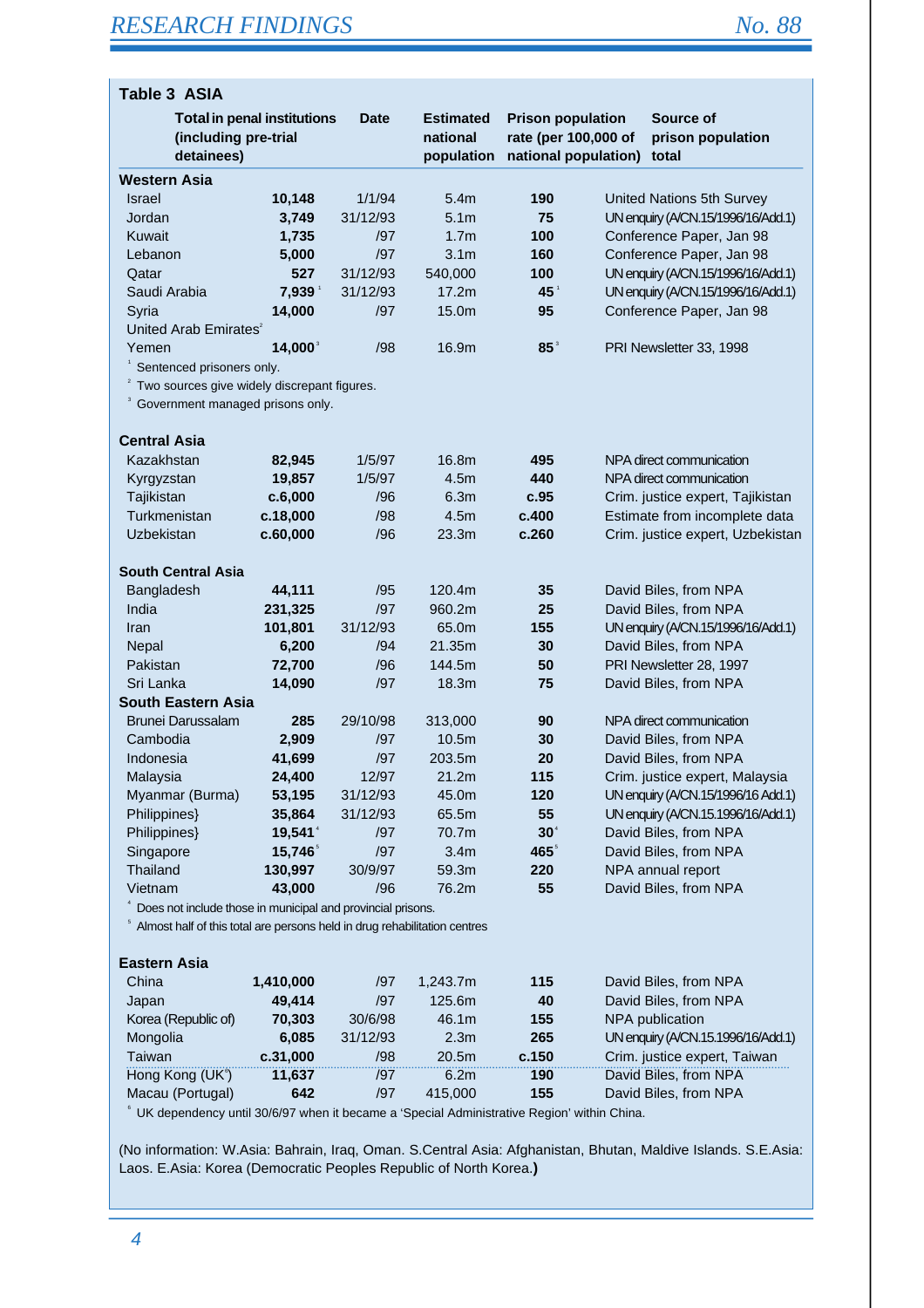| <b>Table 4 EUROPE</b>                                                    |            |           |                                            |                                                                          |                                         |
|--------------------------------------------------------------------------|------------|-----------|--------------------------------------------|--------------------------------------------------------------------------|-----------------------------------------|
| <b>Total in penal institutions</b><br>(including pre-trial<br>detainees) |            | Date      | <b>Estimated</b><br>national<br>population | <b>Prison population</b><br>rate (per 100,000 of<br>national population) | Source of<br>prison population<br>total |
| <b>Northern Europe</b>                                                   |            |           |                                            |                                                                          |                                         |
| Denmark                                                                  | 3,508      | 6/11/98   | 5.3 <sub>m</sub>                           | 65                                                                       | NPA direct communication                |
| Estonia                                                                  | 4,647      | 1/7/98    | 1.45m                                      | 320                                                                      | NPA direct communication                |
| Finland                                                                  | 2,798      | 1/9/97    | 5.1 <sub>m</sub>                           | 55                                                                       | <b>CofE Annual Penal Statistics</b>     |
| Iceland                                                                  | 113        | 1/9/95    | 270,000                                    | 40                                                                       | HEUNI Papers10, 1997, Helsinki          |
| Ireland                                                                  | 2,424      | 1/9/97    | 3.6 <sub>m</sub>                           | 65                                                                       | NPA direct communication                |
| Latvia                                                                   | 10,070     | 31/12/97  | 2.45m                                      | 410                                                                      | NPA direct communication                |
| Lithuania                                                                | 13,205     | 1/9/97    | 3.7 <sub>m</sub>                           | 355                                                                      | <b>CofE Annual Penal Statistics</b>     |
| Norway                                                                   | 2,318      | 1/9/97    | 4.4 <sub>m</sub>                           | 55                                                                       | <b>CofE Annual Penal Statistics</b>     |
| Sweden                                                                   | 5,221      | 1/9/97    | 8.85m                                      | 60                                                                       | <b>CofE Annual Penal Statistics</b>     |
| <b>United Kingdom</b>                                                    | (73, 545)  | (30/9/98) | (59.2m)                                    | (125)                                                                    | Calculated from next three entries      |
| -England & Wales                                                         | 65,906     | 30/9/98   | 52.4m                                      | 125                                                                      | NPA direct communication                |
| -Scotland                                                                | 6,098      | 30/9/98   | 5.1 <sub>m</sub>                           | 120                                                                      | NPA direct communication                |
| -Northern Ireland                                                        | 1,541      | 30/9/98   | 1.7 <sub>m</sub>                           | 90                                                                       | NPA direct communication                |
| Guernsey (UK)                                                            | 64         | 16/10/98  | 59,500                                     | 110                                                                      | NPA direct communication                |
| Jersey (UK)                                                              | 108        | 16/10/98  | 86,500                                     | 125                                                                      | NPA direct communication                |
| Isle of Man (UK)                                                         | 82         | 16/10/98  | 72,500                                     | 115                                                                      | NPA direct communication                |
| <b>Southern Europe</b>                                                   |            |           |                                            |                                                                          |                                         |
| Albania                                                                  | 1,077      | 1/6/94    | 3.4 <sub>m</sub>                           | 30                                                                       | NPA direct communication                |
| Bosnia & Herzegovina                                                     |            |           |                                            |                                                                          |                                         |
| (Federation)                                                             | <b>769</b> | 31/1/98   | 2.5 <sup>1</sup>                           | 30                                                                       | NPA direct communication                |
| Croatia                                                                  | 2,119      | 31/12/97  | 4.5m                                       | 45                                                                       | <b>CofE Annual Penal Statistics</b>     |
| Greece                                                                   | 5,577      | 1/9/97    | 10.5m                                      | 55                                                                       | <b>CofE Annual Penal Statistics</b>     |
| Italy                                                                    | 49,477     | 1/9/97    | 57.5m                                      | 85                                                                       | <b>CofE Annual Penal Statistics</b>     |
| Macedonia                                                                | 965        | 1/9/97    | 2.0 <sub>m</sub>                           | 50                                                                       | <b>CofE Annual Penal Statistics</b>     |
| Malta                                                                    | 190        | 1/9/96    | 374,000                                    | 50                                                                       | <b>CofE Annual Penal Statistics</b>     |
| Portugal                                                                 | 14,336     | 15/3/98   | 9.8 <sub>m</sub>                           | 145                                                                      | NPA direct communication                |
| San Marino <sup>2</sup>                                                  |            |           |                                            |                                                                          |                                         |
| Slovenia                                                                 | 752        | 31/12/97  | 1.9 <sub>m</sub>                           | 40                                                                       | NPA direct communication                |
| Spain                                                                    | 42,827     | 1/9/97    | 39.7m                                      | 110                                                                      | <b>CofE Annual Penal Statistics</b>     |
| Gibraltar (UK)                                                           | 34         | 16/10/98  | 27,000                                     | 125                                                                      | NPA direct communication                |

1 Excludes Bosnia & Herzegovina (Republika Srpska) with an estimated population of 1.4m.

 $2$  By agreement with the Italian government, institutions in Italy are used to hold persons imprisoned by San Marino.

| 6.946  | 1/9/97  | 8.1 <sub>m</sub>  | 85  | <b>CofE Annual Penal Statistics</b> |
|--------|---------|-------------------|-----|-------------------------------------|
| 8,342  | 1/9/97  | 10.2 <sub>m</sub> | 80  | <b>CofE Annual Penal Statistics</b> |
| 53,259 | 1/10/98 | 58.7m             | 90  | French Min. of Justice publication  |
| 74,317 | 1/9/97  | 82.2m             | 90  | <b>CofE Annual Penal Statistics</b> |
| 18     | 22/5/94 | 30,000            | 60  | United Nations 5th Survey           |
| 431    | 1/9/96  | 418,000           | 105 | <b>CofE Annual Penal Statistics</b> |
|        |         |                   |     |                                     |
| 13,618 | 1/9/97  | 15.65m            | 85  | <b>CofE Annual Penal Statistics</b> |
| 6,259  | /97     | 7.1 <sub>m</sub>  | 90  | <b>CofE Annual Penal Statistics</b> |
|        |         |                   |     |                                     |

3 Includes 3,202 in penal institutions in French departments and territories in Eastern Africa, the Caribbean and Oceania (figures shown in those sections)

<sup>4</sup> Monaco has one penal institution, for pre-trial and short-sentence prisoners only. It held 13 people in 10/98. **Europe/Asia**

| Europe/Asia               |             |        |                      |     |                                     |
|---------------------------|-------------|--------|----------------------|-----|-------------------------------------|
| Armenia                   | 7.608       | 2/98   | 3.8 <sub>m</sub>     | 200 | CofE report, Armenian prison system |
| Azerbaijan                | 24.881      | 2/7/97 | 7.7 <sub>m</sub>     | 325 | NPA, for CofE report                |
| Cyprus                    | $235^\circ$ | 1/9/96 | 640.000 <sup>5</sup> | 35  | <b>CofE Annual Penal Statistics</b> |
| Georgia                   | 7.900       | 5/97   | 5.4m                 | 145 | Crim. justice expert, Georgia       |
| <b>Russian Federation</b> | 1.009.863   | 1/1/98 | 147.0m               | 685 | NPA publication                     |
| Turkey                    | 59.275      | 1/9/97 | 63.5m                | 95  | <b>CofE Annual Penal Statistics</b> |
|                           |             |        |                      |     |                                     |

5 Excludes the internationally unrecognised Turkish Republic of Northern Cyprus (TRNC). Including TRNC the population of Cyprus is believed to have been about 840,000 at the end of 1996, but other sources give a total of about 750,000.